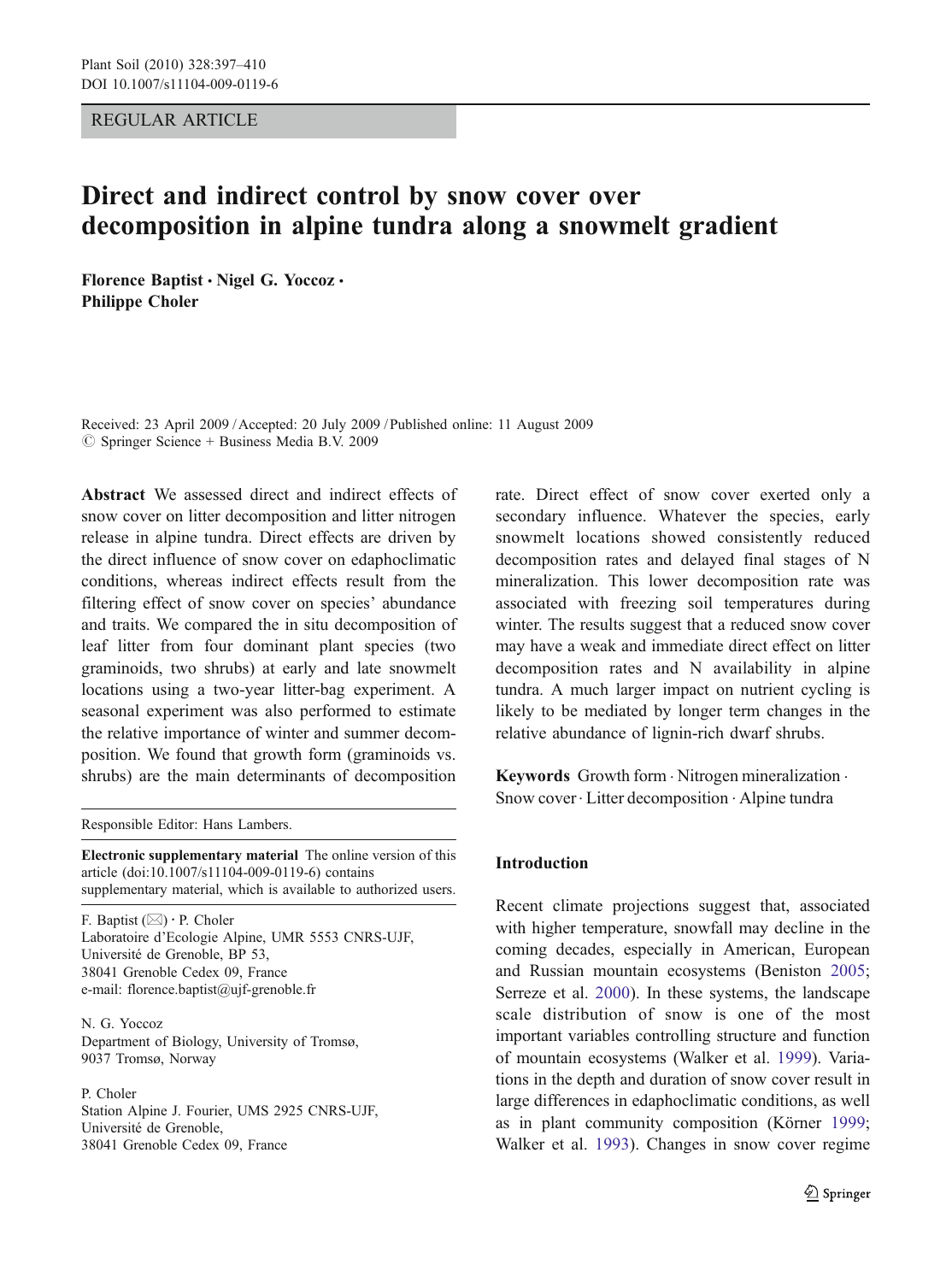may affect nutrient cycling processes and soil carbon sequestration (Robinson [2002](#page-13-0)). Assessing the effect of snow distribution on the rate of litter decomposition and associated nitrogen release is a crucial element in predicting the impact of global change on mountain ecosystems.

Snow directly and indirectly controls litter decomposition and nitrogen release (Groffman et al. [2001](#page-12-0); Walker et al. [1999\)](#page-13-0). Direct control involves the short term effects of snow cover on winter soil temperature (by insulating soil) and/or on summer soil moisture. Indirect control involves the long term effects of snow cover variations on growing-season length, soil fertility and water availability (Edwards et al. [2007](#page-12-0)), which drive the ecological sorting of species and plant functional traits (Choler [2005](#page-12-0); Kudo [1996\)](#page-12-0). Several recent studies have addressed the impact of variations in snow depth on carbon (C) and nitrogen (N) mineralization (see Campbell et al. [2005](#page-12-0) for a review). This was done by manipulating snow cover (Chimner and Welker [2005](#page-12-0); Walker et al. [1999](#page-13-0)), or by correlating Net Ecosystem  $CO<sub>2</sub>$  Exchange (NEE) to inter-annual variations in snow depth (Monson et al. [2006\)](#page-12-0). However, these studies mainly focused on the direct effect of snow-depth variations on C mineralization (i.e. variations associated to local edaphoclimatic conditions) and did not address the effect of snow-induced changes in plant community structure and therefore in litter quality on this process. In order to determine the main controls over litter decomposition and associated N released in snow-covered ecosystems, we need to examine the interplay between (1) snow-induced changes in edaphoclimatic conditions in the short-term and (2) snow-induced changes in litter quality and decomposability in the longer-term.

Several approaches have been proposed to address the challenge of studying the long-term effects of climate change on ecosystems (Rustad [2006](#page-13-0)): (1) monitoring temporal changes (2) mathematical modelling or (3) observations of existing environmental gradients treated as space-for-time proxies. In alpine ecosystems, snow distribution and the timing of snowmelt are closely related to mesotopography (the ecoclines along small to medium-sized hill slopes). Along mesotopographical gradients, strong turn-over in species composition and changes in litter quality have been reported (Choler [2005;](#page-12-0) Kudo and Ito [1992\)](#page-12-0). Vascular plants from early snowmelt locations exhibit a

combination of leaf trait attributes, including high Leaf Dry Matter Content (LDMC) and high C/N ratio (Baptist and Choler [2008](#page-12-0); Choler [2005](#page-12-0); Kudo [1996;](#page-12-0) Kudo et al. [2001\)](#page-12-0) which are known to be associated with recalcitrant litter (Cornelissen et al. [1999](#page-12-0); Kazakou et al. [2006](#page-12-0); Perez Harguindeguy et al. [2000](#page-13-0)). Conversely, species from late snowmelt locations, exhibit high Specific Leaf Area (SLA) or Leaf Nitrogen Concentration (LNC), which are trait attributes of faster-decomposing litter (Cornelissen et al. [1999;](#page-12-0) Kazakou et al. [2006](#page-12-0); Perez Harguindeguy et al. [2000\)](#page-13-0).

To assess the interplay betwen direct and indirect controls of snow cover on litter decomposition, we compared litter decomposition in two locations situated at the extremes of a mesotopographical gradient: namely an early snowmelt location and a late snowmelt location. We addressed the following questions: (1) how important is the influence of species identity (indirect effect of snow cover) compared to that of edaphoclimatic conditions (direct effect of snow cover) on litter decomposition in alpine tundra, (2) how do seasonal patterns of decomposition relate to snow cover dynamics, and (3) what is the impact of seasonal and annual litter decomposition on N release along this gradient. To address these questions, we established two litter decomposition experiments: (1) a two-year reciprocal transplant litter experiment to disentangle direct from indirect effect of snowcover on decomposition [\(Experiment I\)](#page-2-0), and (2) a seasonal experiment to identify the relative influence of summer and winter periods on litter decomposition [\(Experiment II\)](#page-3-0).

# Methods

# Study site

The research area was located in the mountain ranges of Grand Galibier and Grandes Rousses, South-Western French Alps (45°7′N, 6°5′E) above the potential tree line (2300–2400 m a.s.l.). This study was conducted in three sites, located at least 500 m from each other in order to account for spatial variability. Each site corresponds to a mesotopographical gradient with an early and a late snowmelt location (see Fig. S1, for arrangement of study sites and snowmelt locations). Sites A, B and C were located between 2520 and 2550 m. Early snowmelt locations exhibited moderate slopes (<20°) and faced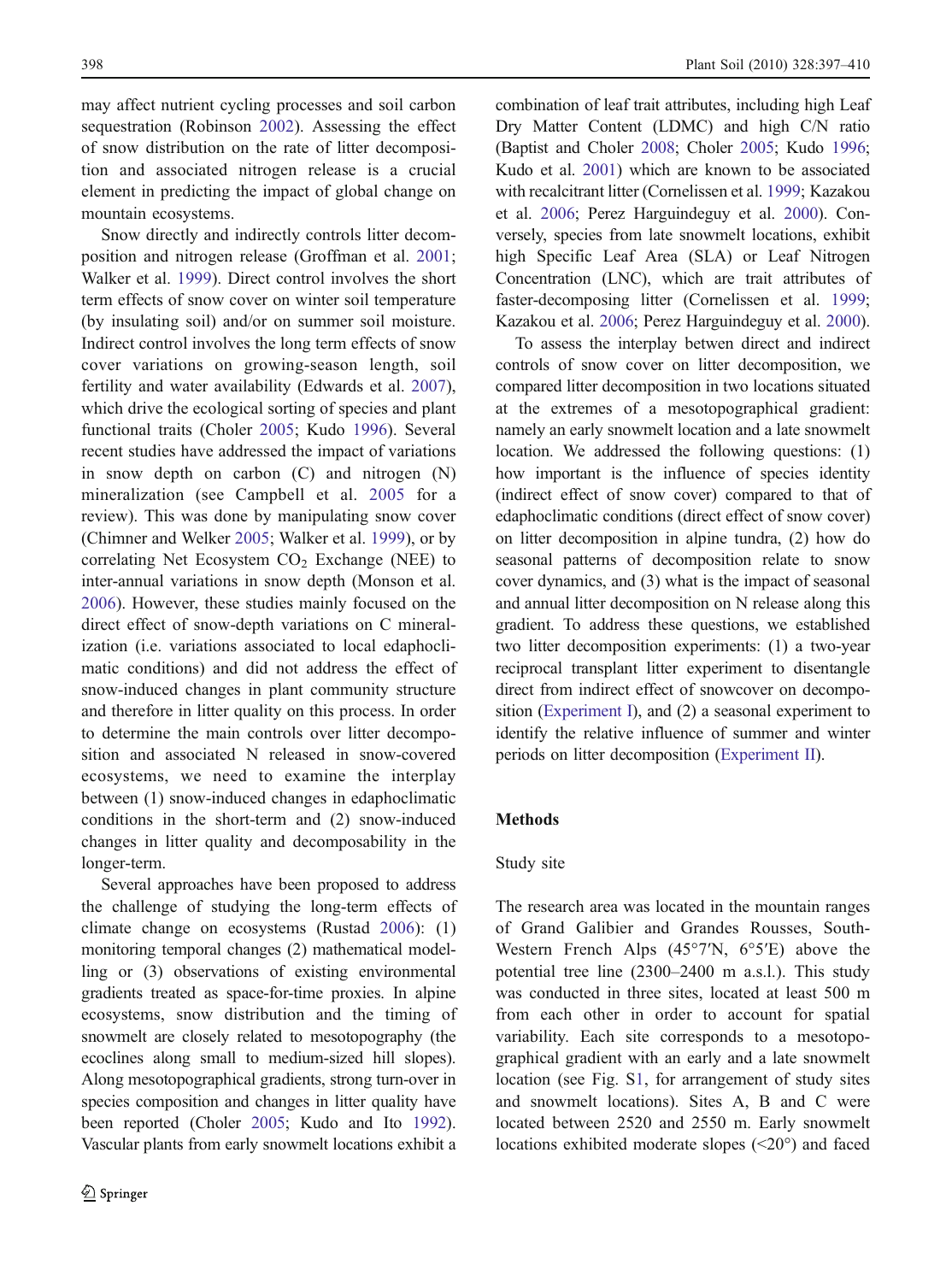<span id="page-2-0"></span>East (A, B) or North-East (C). Late snowmelt locations corresponded to flat depressions. Within each site, snowmelt locations (late and early) were located at a distance of about 10 to 50 m.

In late snowmelt locations, soils are classified as stagnogley, enriched in clay whereas in early snowmelt locations they are considered as alpine ranker (Duchaufour and Gilot [1966\)](#page-12-0). The bedrock is basic flysh in sites A and B and calcareous in site C. In early snowmelt locations at the three sites (A, B and C), communities were dominated by Kobresia myosuroides (Cyperaceae) and Dryas octopetala (Rosaceae). In late snowmelt locations, Carex foetida (Cyperaceae), Salix herbacea (Salicaceae), Alopecurus gerardi (Poaceae) and Alchemilla pentaphyllea (Rosaceae) were the most abundant species (Table [1](#page-3-0)). To estimate standing biomass and aboveground net primary productivity, we harvested aboveground biomass in three randomly located 40×40 cm quadrats on 23/07/03 at peak standing biomass in both snowmelt locations of all sites. In the case of shrubs, only leaves were harvested. Aboveground net primary productivity was determined by dividing standing biomass by the time between the date of snowmelt and peak biomass. The relative cover of vascular plant species within an homogeneous area ranging from 25 to 100  $m<sup>2</sup>$  was visually estimated using a six point scale: 1:<5%; 2: 5–10%; 3: 10–25%; 4: 25– 50%; 5: 50–75%; 6:>75%. Specific Leaf Area (SLA), Leaf Dry Matter Content (LDMC) and Leaf Nitrogen Concentration (LNC) were measured during the month of July 2004 at peak standing biomass. Following standard protocols (Cornelissen et al. [2003\)](#page-12-0), five fully expanded leaves of each of the five species were collected in each site either in early or late snowmelt locations and maintained in moist paper. After rehydration for 6 h, they were weighed and total leaf area was measured using a leaf area meter (Gatehouse scientific instruments LTD, Norfolk, UK) before drying the leaves for 48 h at  $60^{\circ}$ C and weighing them for dry mass. Leaves were later ground and analyzed for carbon and nitrogen concentration using a CHN analyzer (CHS NA1500, Carbo Erba Instrument, Milan, Italy).

#### Climatic recordings

Soil temperature was recorded hourly in each snowmelt location from 2003 to 2006 with Hobo probes (Hobo

PRO series H08-030-08, Onset computer corporation, Bourne, MA, USA) buried at 5 cm depth (one per snowmelt location, six Hobo probes in total). Soil temperatures that remain close to 0°C (usually between −1 and 1°C) throughout the day indicate a deep persistent snow cover in mountainous ecosystems (see Kueppers and Harte [2005](#page-12-0) for example). The winter period was calculated as the number of days with a mean soil temperature  $\leq 0^{\circ}$ C (Table [1](#page-3-0)). Five weeks separated snowmelt time in early compared to late snowmelt locations (Table [1\)](#page-3-0). Mean wintertime soil temperature was also determined in each snowmelt location. Finally, volumetric soil water content in each snowmelt location was measured at a depth of 5 cm during the 2005 and 2006 growing seasons using an Echo Probe (Decagon Devices, Pullman, WA).

## Litter decomposition experiments

# Experiment I

For experiment I, we chose two graminoids, one from late snowmelt locations (Carex foetida) and one form early snowmelt locations (Kobresia myosuroides), as well as two shrubs, one from late snowmelt locations (Salix herbacea) and one from early snowmelt locations (Dryas octopetala). At the end of the growing season, we collected fresh litter from each of these species and oven dried it at 60°C for 48 h. Three hundred eighty four  $10\times10$  cm polyethylene litter-bags (2 mm mesh size) were filled with 1 g of litter from each species. This corresponds to an litter input of 100 g  $m^{-2}$  which is realistic in late snowmelt locations but slightly too elevated in early snowmelt locations as larger amounts of persistent, standing necromass have been observed (personal observation) and litter is more likely to be wind-blown.

In order to evaluate direct vs. indirect effect of snowcover, we performed reciprocal transplants of litter between early and late snowmelt locations. We incubated litter samples in both their original snowmelt location and the other location. A first reciprocal experiment was performed with the two selected graminoids during 2003–2005, and a second reciprocal experiment with the two selected shrubs during 2004–2006 (see Fig. S1). To allow for comparison between the two experiments, a "standard" litter common to both experiments was included (SLI, for the graminoid experiment 2003–2005 and SLII for the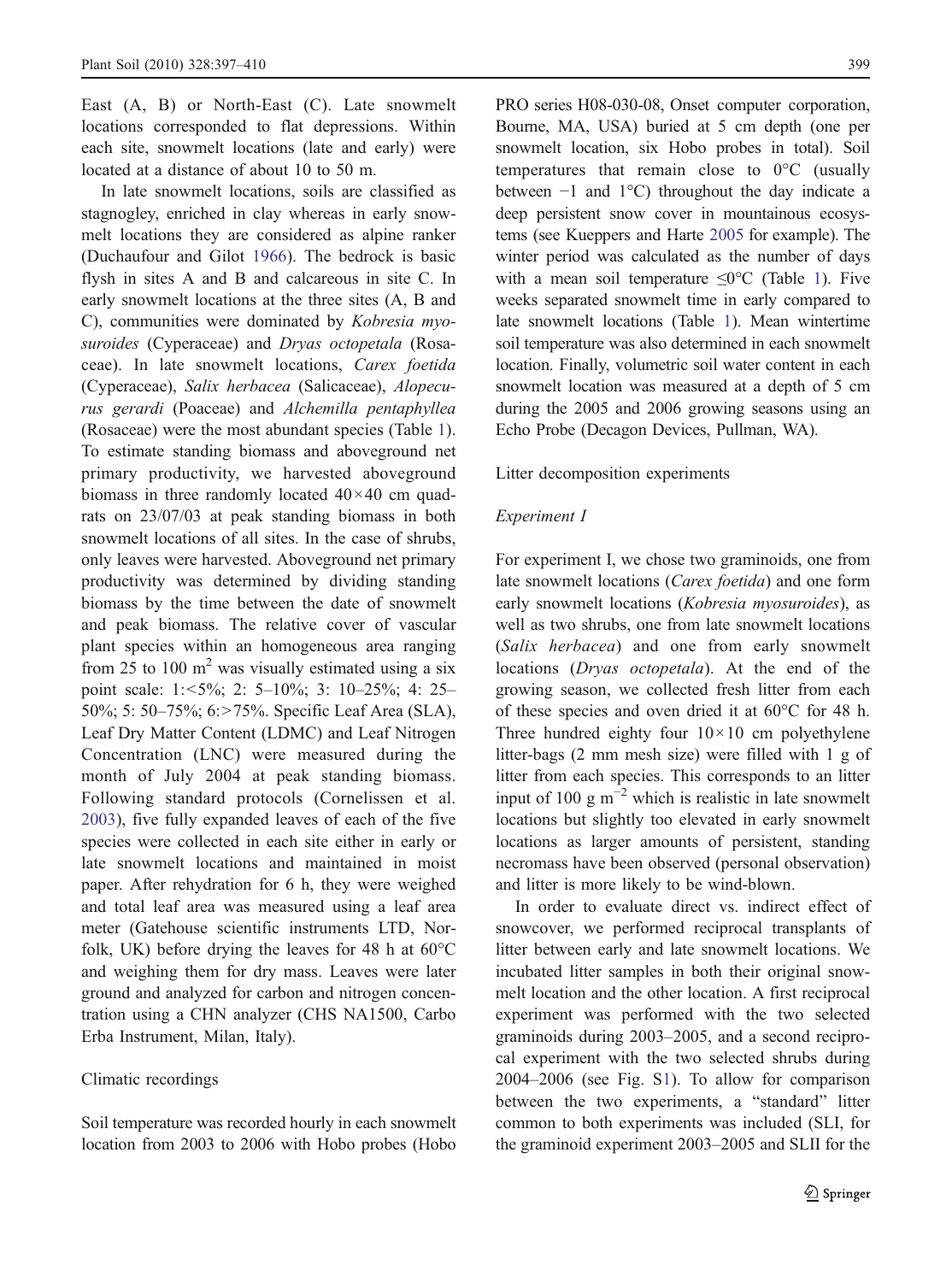| records are all average of three years records from the three<br>sites A, B and C within each snowmelt location (from the end<br>of 2003 to the end of 2006). (b) Aboveground productivity | abovegiound biomass and relative abundance of <i>Alopecurus</i><br>gerardi, Carex foetida, Salix herbacea, Kobresia myosuroides<br>and <i>Dryas octopetala</i> in late and early snowmelt locations |                         |  |
|--------------------------------------------------------------------------------------------------------------------------------------------------------------------------------------------|-----------------------------------------------------------------------------------------------------------------------------------------------------------------------------------------------------|-------------------------|--|
| Characteristics                                                                                                                                                                            | Late snowmelt location                                                                                                                                                                              | Early snowmelt location |  |
| (a) Edaphoclimatic conditions                                                                                                                                                              |                                                                                                                                                                                                     |                         |  |
| Winter duration (d)                                                                                                                                                                        | 240 (12)                                                                                                                                                                                            | 206(15)                 |  |
| Mean winter soil temperature $(^{\circ}C)$                                                                                                                                                 | $-0.15(0.01)$                                                                                                                                                                                       | $-3.05(0.45)$           |  |
| Mean summer soil temperature $(^{\circ}C)$                                                                                                                                                 | 7.7(1.55)                                                                                                                                                                                           | 7.6(1.62)               |  |
| Gravimetric summer soil moisture ( $gH_2O\ g^{-1}$ soil)                                                                                                                                   | 0.35(0.03)                                                                                                                                                                                          | 0.42(0.03)              |  |
| (b) Plant features                                                                                                                                                                         |                                                                                                                                                                                                     |                         |  |
| Aboveground Productivity (g m <sup>-2</sup> d <sup>-1</sup> )                                                                                                                              | 7.23(0.45)                                                                                                                                                                                          | 2.18(0.14)              |  |
| Total aboveground biomass $(g m^{-2})$                                                                                                                                                     | 325.7(22.0)                                                                                                                                                                                         | 185.9 (11.7)            |  |
| Relative abundance $(\%)$                                                                                                                                                                  |                                                                                                                                                                                                     |                         |  |
| Alopecurus gerardi                                                                                                                                                                         | 11.1(5.9)                                                                                                                                                                                           | 0                       |  |
| Carex foetida                                                                                                                                                                              | 16.7(1.9)                                                                                                                                                                                           | 0                       |  |
| Salix herbacea                                                                                                                                                                             | 15.6(9.7)                                                                                                                                                                                           | $\Omega$                |  |
| Kobresia myosuroides                                                                                                                                                                       | $\mathbf{0}$                                                                                                                                                                                        | 24.6(4.1)               |  |
| Dryas octopetala                                                                                                                                                                           | $\Omega$                                                                                                                                                                                            | 33.2(1.8)               |  |

<span id="page-3-0"></span>Table 1 (a) Winter duration, soil temperature and soil moisture records are an average of three years records from the three

(calculated from snowmelt until peak standing biomass), aboveground biomass and relative abundance of *Alonecu* 

Values are the mean  $\pm$  standard error (se) except for edapho-climatic conditions where it is standard deviation (sd)

shrub experiment 2004–2006). This standard litter was harvested from a Swedish grassland and used for a similar purpose in an cross-European comparison (Quétier et al. [2007](#page-13-0)). All samples were retrieved after one and two years of incubation, on the 24/09/04 for K. myosuroides, C. foetida and SLI (first year), on the 10/10/05 for K. myosuroides, C. foetida, SLI (second year) and D. octopetala, S. herbacea, SLII (first year), and on the 02/10/06 for D. octopetala, S. herbacea and SLII (second year). The litter-bags were deployed giving eight replicates for two retrievals of four species (C. foetida, S. herbacea, K. myosuroides and D. octopetala) in the three sites A, B and C in both snowmelt locations.

# Experiment II

For seasonal experiment, litter from C. foetida, S. herbacea, K. myosuroides, and D. octopetala was harvested at the end of September 2005, together with litter from a fifth species, Alopecurus gerardi which is also very abundant in late snowmelt locations (see Table 1). This species was harvested still green because it senesced later in season under snow. Litter bag construction and filling followed the same procedure as in [Experiment I.](#page-2-0)

Experiment II was set up on 10/10/05. Individual species litterbags filled with litter from the late snowmelt (C. foetida, S. herbacea, A. gerardi) and early snowmelt locations (K. myosuroides and D. octopetala) were deployed in each species' original snowmelt location. In total, 225 litter-bags were deployed giving five replicates for three retrievals of five species (C. foetida, S. herbacea, A. gerardi, K. myosuroides and D. octopetala) in the three sites in late or in early snowmelt locations. The design was therefore not orthogonal with respect to snowmelt locations (see Fig. S1). Three retrievals were performed: at the end of the first winter just after snowmelt (between 03/05/06 and 20/06/06 in early and late snowmelt locations, refered as Winter 1) at the end of the growing season (02/10/06, refered as Summer), and after the second winter (between 18/05/07 and 25/06/07 in early and late snowmelt locations, refered as Winter 2).

# Litter processing

For each experiment I and II, the remaining litter was carefully sorted and weighed after drying at 60°C during 48 h. Three sub-samples of each litter were analysed for initial C and N litter concentra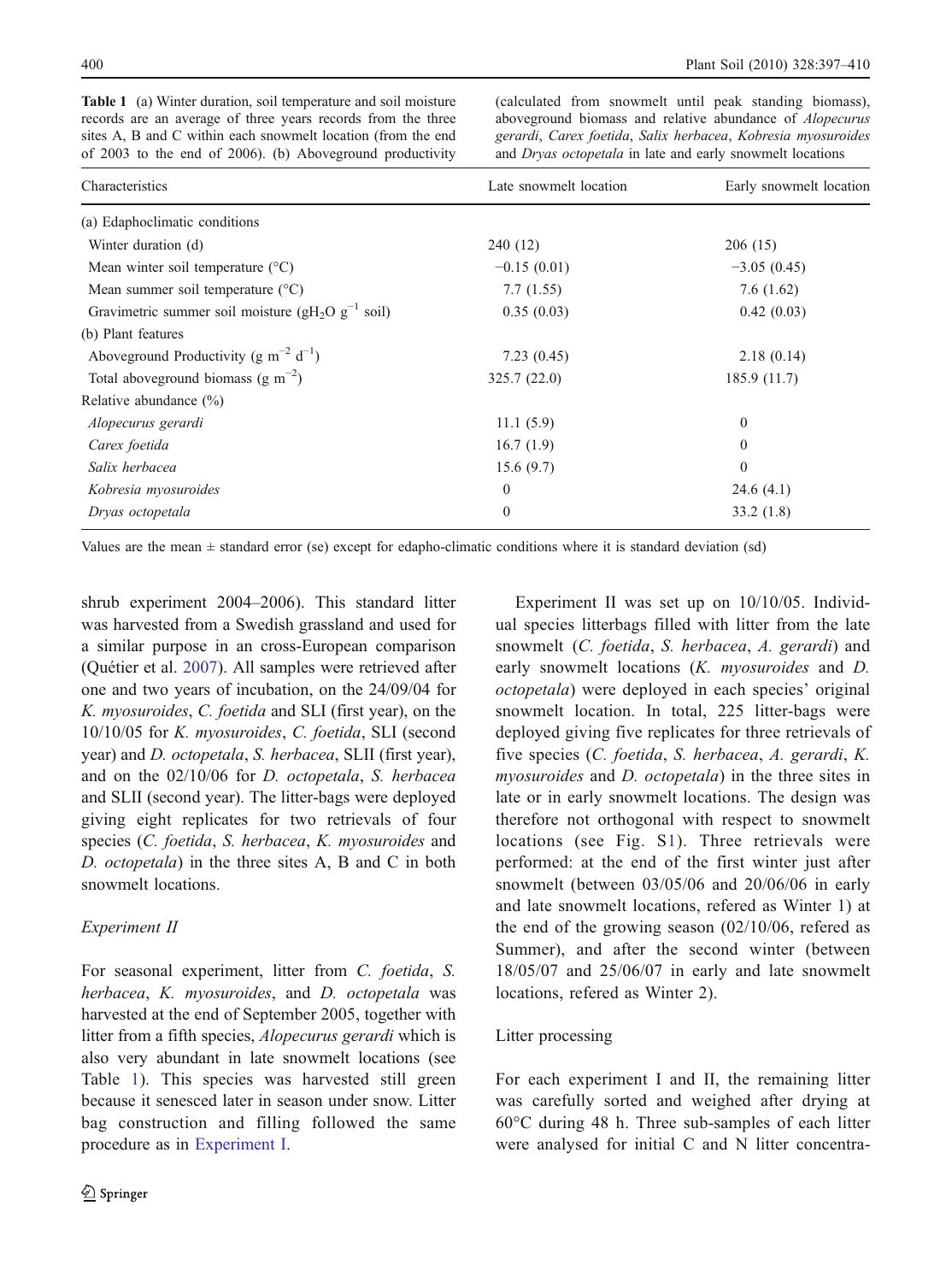tion using an elemental analyser (CHS NA1500, Carbo Erba Instrument, Milan, Italy) and for lignin concentration using the  $H_2SO_4$  (72%) digestion method (Ellis et al. [1946](#page-12-0)). Content of N was determined by multiplying concentration of N by mass. It is expressed as the percentage of the initial content remaining.

To estimate litter decomposition, we calculate mass loss (%) over the different periods as follows:

Mass loss<sub>At</sub> = 
$$
\frac{(\text{mass}_{t} - \text{mass}_{(t-1)})}{\text{mass}_{(t-1)}} \times 100
$$

#### Statistical procedures

Experiment I followed a split-plot design. We used Linear Mixed Models (Pinheiro and Bates [2000\)](#page-13-0) to assess effects of snowmelt location and litter species on mass loss. Sites were considered as random factor while retrieval time, snowmelt location, litter species and their interactions were fixed factors. Data for graminoids and shrubs were analysed separately. An ANCOVA was applied to test the regression between (1) yearly mass loss of each litter species against mean winter soil temperature and (2) litter N (proportion of initial N content) of each litter species against mass loss, for each retrieval in each snowmelt location. Litter species was considered as a categorical factor while mean winter soil temperature (1) and mass loss (2) were considered continuous.

In Experiment II, we estimated decomposition rate for each period, each litter species and for each snowmelt location using:

Decomposition rate  $\text{mg/d)}$ 

$$
= \frac{1}{T} \cdot \left[ \text{remaining mass}_{t+T} - \overline{\text{remaining mass}_{t}} \right],
$$

where T is the period between the two measurements (in days). We used a linear model (ANOVA) to compare period and site effects for each litter species separately and to test for differences in litter N dynamic for each species (proportion of initial N content) after the first winter, summer and second winter. Statistical analyses were performed using the R software (Pinheiro et al. [2007](#page-13-0); R Development Core Team [2007](#page-13-0)).

#### Results

Standing biomass in late snowmelt communities was twice as large as in early snowmelt communities (Table [1\)](#page-3-0). Late snowmelt communities produced more aboveground biomass in a shorter period, which explains the four-fold difference in productivity between early and late snowmelt locations when expressed on a daily basis (Table [1](#page-3-0)). In late snowmelt location, the cumulated relative abundance of the three species selected for the decomposition experiments (A. gerardi, C. foetida and S. herbacea) represented up to 40% whereas the relative abundance of K. myosuroides and D. octopetala corresponded to more than 50% in early snowmelt community (Table [1](#page-3-0)). Species had contrasting leaf trait values as well as different litter chemistry (Table [2\)](#page-5-0). Green tissue from late snowmelt locations species (C. foetida, A. gerardi and S. herbacea) characteristically had higher SLA, lower LDMC, lower green leaf C/N, and litter C/N because of higher leaf N concentration. Species from early snowmelt locations (*K. myosur*oides and D. octopetala) had opposite attributes. In contrast, lignin concentration correlates with growth form: shrubs showed higher lignin concentration than graminoids.

## Annual litter mass loss: Experiment I

Decomposition of standard litter (SLI and SLII) indicated that decomposition was higher during 2004–2006 (graminoid experiment) than during 2003–2005 (shrub experiment) (see Fig. S2). This difference ranged from 0.62% to 4.67% of total mass loss. Compared to the magnitude of the differences observed for mass loss between graminoids and shrubs (more than 20%, see Fig. [1\)](#page-6-0), this difference was very small and allows for direct comparisons of litter decomposition between both graminoids and shrubs. Statistical analyses underlined large species specific differences in total litter mass loss (especially when grouped per life form) whereas the effect of snowmelt locations was not significant (Table [3,](#page-6-0) Fig. [1](#page-6-0) and Fig. S3). Graminoids exhibited the largest mass loss and decay constant (k) compared to shrubs which experienced almost two-fold-less mass loss (Fig. [1](#page-6-0), Table S1).

Although the effect of snowmelt location was not significant (Table [3](#page-6-0)), we found a trend toward higher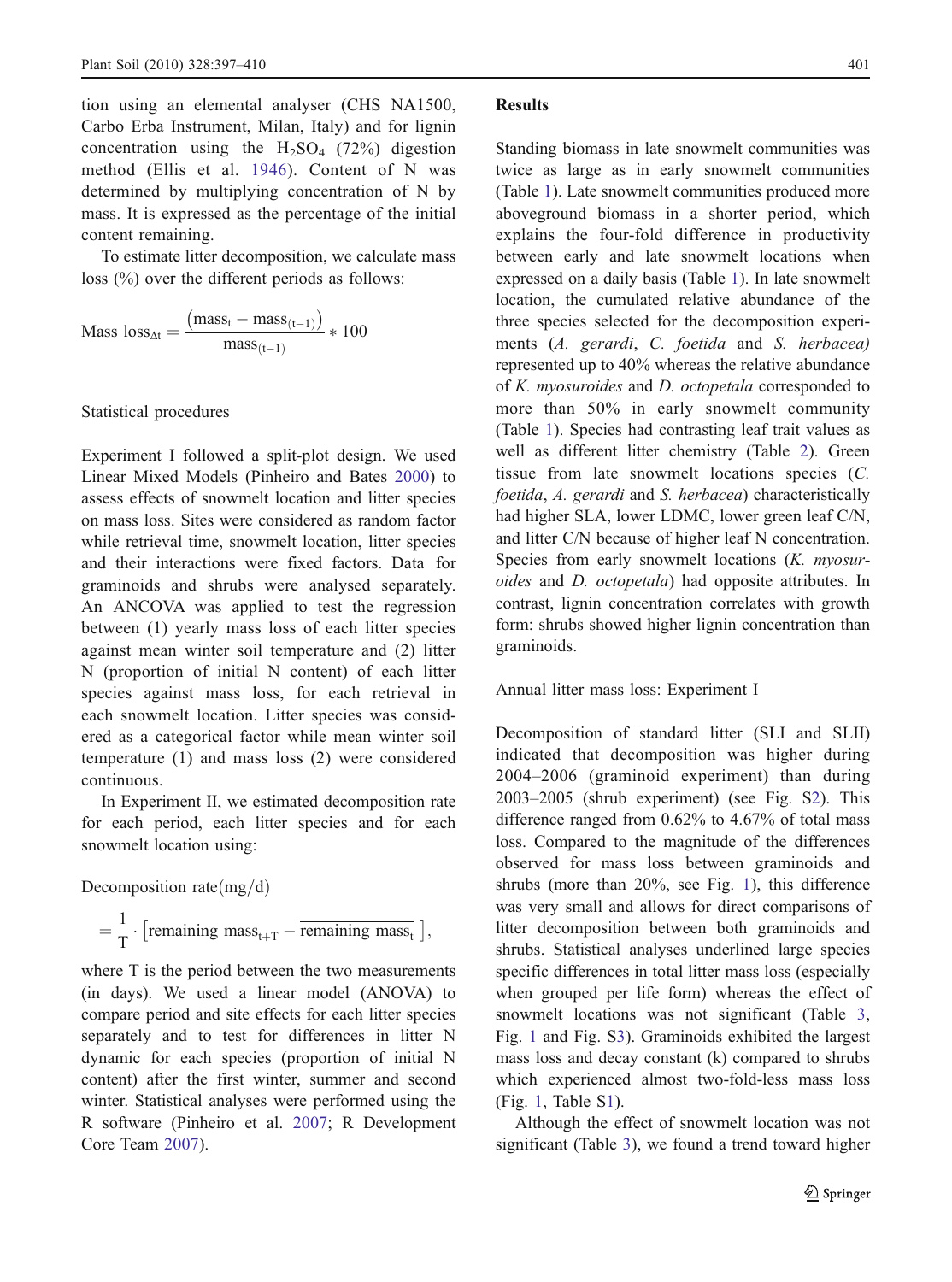| concentration, $n=3$ , in the case of green leaf traits, $n=10$ |                                  |           |                          |                                                        |   | Carex foetida, Kobresia myosuroides, Alopecurus gerardi, Salix herbacea, Dryas octopetala and standard litter (Standard). In case of C/N litter characteristics and lignin |                                               |                                                                           |               |        |                                       |
|-----------------------------------------------------------------|----------------------------------|-----------|--------------------------|--------------------------------------------------------|---|----------------------------------------------------------------------------------------------------------------------------------------------------------------------------|-----------------------------------------------|---------------------------------------------------------------------------|---------------|--------|---------------------------------------|
| Species                                                         | Snowmelt Growth<br>location form |           | $(m^2/kg)$<br><b>SLA</b> | <b>LDMC</b>                                            | S | Lignin concentration Experiment I                                                                                                                                          |                                               |                                                                           | Experiment II |        |                                       |
|                                                                 |                                  |           |                          | $\left(\text{mg/g} \right)$                            |   | $\left(\text{mg/g}\right)$                                                                                                                                                 | C/N litter Leaf N leaf C<br>$(\mathrm{mg/g})$ | (mg/gn)                                                                   |               | (mg/g) | $CN$ litter Leaf N leaf C (mg/g)      |
| C. foetida                                                      | Late                             |           |                          | Graminoid 19.4 (0.7) 261.5 (6.4) 11.2 (0.5) 61.0 (3.1) |   |                                                                                                                                                                            |                                               | $20.6(0.3)$ $23.2(0.4)$ $471.0(0.1)$ $37.7(2.1)$ $12.2(0.7)$ $451.0(5.0)$ |               |        |                                       |
| K. myosuroides Early                                            |                                  |           |                          | Graminoid 12.4 (0.2) 322.1 (5.4) 19.2 (0.7)            |   | 74.0 (5.1)                                                                                                                                                                 |                                               | 44.8 (2.3) 10.6 (0.5) 471.0 (0.0) 37.9 (4.2) 11.6 (0.7) 431.0 (25.0)      |               |        |                                       |
| A. gerardi                                                      | Late                             |           |                          | Graminoid 19.1 (0.4) 245.8 (4.3) 13.1 (0.6)            |   | 38.3 (3.2)                                                                                                                                                                 |                                               |                                                                           |               |        | $25.6(0.9)$ 17.6 $(0.9)$ 446.0 (10.0) |
| S. herbacea                                                     | Late                             | Shrub     |                          | $19.8(0.6)$ 318.0 (10.1) 14.7 (0.7) 335.3 (8.1)        |   |                                                                                                                                                                            |                                               | $23.0(0.7)$ $22.0(0.7)$ $506.0(0.3)$ $21.7(0.6)$ $22.7(0.6)$ 489.0(8.0)   |               |        |                                       |
| D. octopetala                                                   | Early                            | Shrub     |                          | 11.6 $(0.5)$ 387.1 $(6.2)$ 20.3 $(0.7)$ 361.0 $(1.7)$  |   |                                                                                                                                                                            |                                               | 50.2 (0.7) 10.2 (0.1) 510.0 (1.0) 35.6 (2.4) 14.3 (0.8) 504.0 (3.0)       |               |        |                                       |
| Standard                                                        |                                  | Graminoid |                          |                                                        |   |                                                                                                                                                                            |                                               | $37.3(1.9)$ 12.6 (0.6) 462.0 (3.0) -                                      |               |        |                                       |
| Values are the mean (se)                                        |                                  |           |                          |                                                        |   |                                                                                                                                                                            |                                               |                                                                           |               |        |                                       |

decomposition rates in late snowmelt location. Indeed, differences between mass loss in the late snowmelt locations and mass loss in early snowmelt locations for each site and each year produced always the same trend (Fig. [1](#page-6-0)). The probability that no negative value be obtained with 12 replicates, as shown on Fig. [2](#page-7-0), is equal to 0.0002 (binomial test). We conclude that litter degradation was consistently higher in late snowmelt compared to early snowmelt locations, but that the amplitude of this indirect effect was weak.

As no summer soil temperature and soil moisture differences could be detected between the late and the early snowmelt locations (Table [1](#page-3-0)), we focused on winter conditions to explain the snowmelt location effect. The reduced thickness of the snowpack in early snowmelt locations lead to low soil temperatures associated with large temperature fluctuations during winter (Table [1\)](#page-3-0). A regression analysis of mass loss of each litter species after one year in each snowmelt location against the location 's mean winter soil temperatures (Fig. [3](#page-7-0)) showed a clear effect of winter soil temperature on mass loss  $(F_{1,8}=23.2, P=0.001, F_{1,8}=$ 8.4, P=0.02 for graminoids and shrubs respectively). The effect of litter species was not significant  $(F_{1,8} =$ 0.64,  $P=0.44$ ,  $F_{1,8}=4.2$ ,  $P=0.07$  for graminoids and shrubs respectively). The temperature  $\times$  litter species interaction was never significant  $(F_{1,8} < 0.1,$  $P=0.99, F_{1,8}=1.30, P=0.28$  for graminoids and shrubs respectively).

Seasonal litter mass loss: Experiment II

Experiment II revealed large and significant effects of litter species on seasonal mass loss and decomposition rate (mass loss per day) (Fig. [4\)](#page-8-0). After 1.5 year, the three graminoid species (C. foetida, A. gerardi, K. myosuroides) lost respectively 45.8%, 72.5%, and 49.3%, whereas D. octopetala lost 20.6% and S. herbacea 23.4% of their initial litter mass. Mass loss in Winter 1 was high in comparison to total litter mass loss, ranging from 46.2% for S. herbacea to 80.7% for A. gerardi. In contrast, it ranged from 10% to 40% during Summer and from 7% to 27% during Winter 2. Only the decomposition of S. herbacea followed a different pattern, with similar mass loss observed during Winter 1 and Summer. Estimated decomposition rates were higher during the first winter for most species, except S. herbacea (Fig. [4](#page-9-0), Table 4). During

<span id="page-5-0"></span>Table 2 Habitat, growth form, and functional traits of green leaves (Specific Leaf Area, Leaf Dry Matter Content, C/N), litter (lignin concentration, C/N, C and N concentration) of

Habitat, growth form, and functional traits of green leaves (Specific Leaf Area, Leaf Dry Matter Content, C/N), litter (lignin concentration, C/N, C and N concentration) of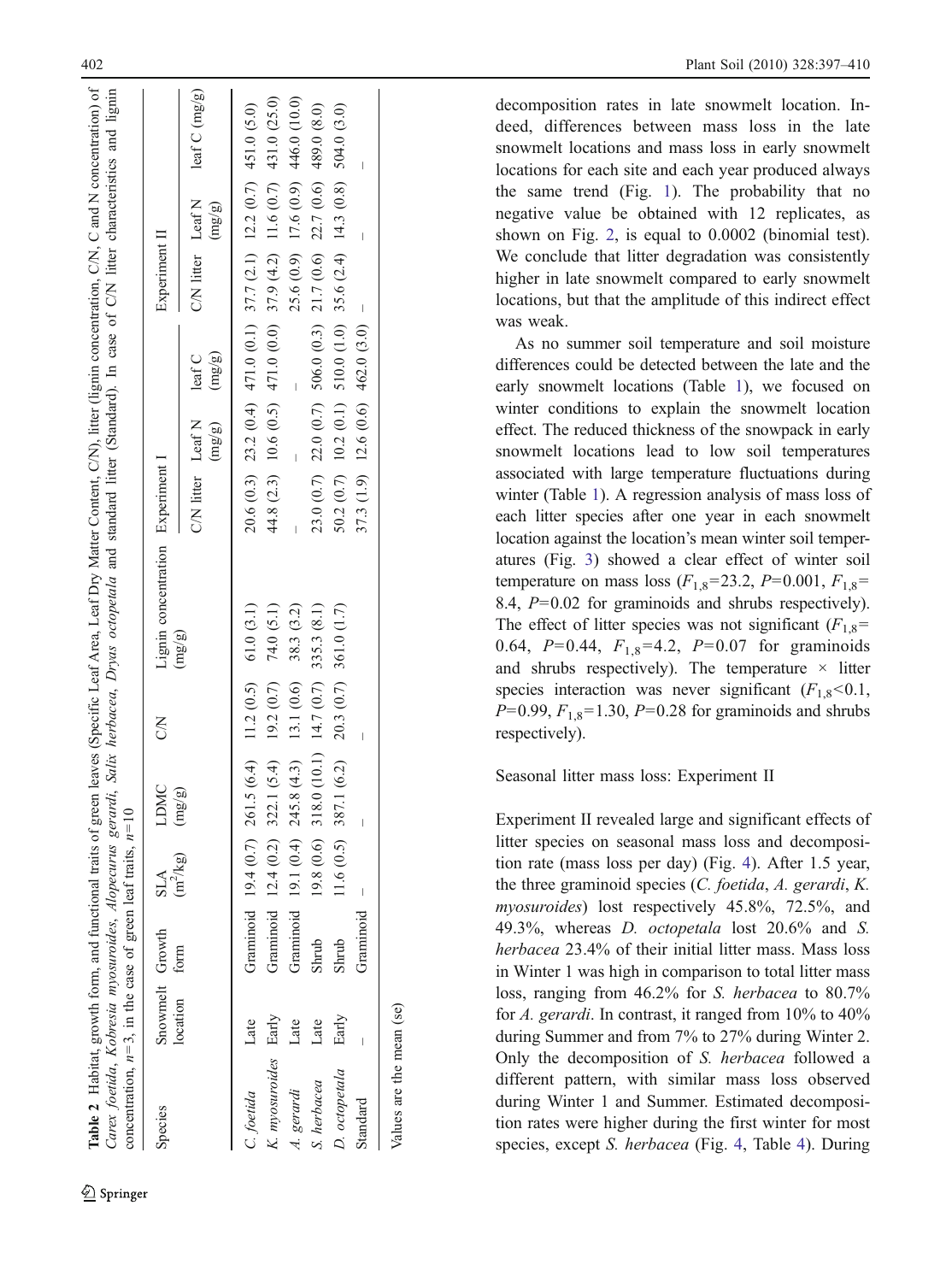<span id="page-6-0"></span>Fig. 1 Mean and 95% confidence intervals of litter mass loss after the first and second year of decomposition a in late snowmelt and early snowmelt locations (all species), b for each species (both snowmelt locations) and c for each species within each snowmelt location [\(Experiment I](#page-2-0))



Winter 2, decomposition rates were in general lower than in Summer and Winter 1. The period  $\times$  site interaction was significant for all species. This was related to variable patterns of decomposition among sites between Summer and Winter 2. However, the higher decomposition rates recorded during Winter 1 compared to others seasons was consistent throughout the sites. Finally, the large variation in winter decomposition rate between species highlighted the importance of growth forms and litter quality on decomposition, with shrubs having lower decomposition rates compared to graminoids, as found in [Experiment I](#page-2-0).

# Litter nitrogen dynamics

After two years of decomposition, all species, except D. octopetala exhibited net N release (Fig. [5](#page-9-0)). Graminoids began releasing earlier than shrubs, so that 40% and 70% of the initial N remained after two years for K. myosuroides and C. foetida respectively. We found a significant regression between N release or immobilization and mass loss (mass loss effect:  $F_{1,20}$ =74.3, P<0.0001,  $F_{1,20}$ =14.8, P<0.001 for graminoids and shrubs respectively). However, within each species, there were no consistent differences in the patterns of N dynamic between snowmelt locations. These results meant that for each species, the percentage of released or immobilized N at a given mass loss was the same, irrespective of the snowmelt location. Species differed significantly in litter N dynamic  $(F_{1,20} = 210.6, P < 0.0001, F_{1,20} = 67.8, P <$ 0.0001 for graminoids and shrubs respectively) with higher N release for K. *myosuroides* and S. herbacea compared to C. foetida and D. octopetala respectively after two years of decomposition. However, species-

Table 3 Mixed linear model results for mass loss, comparing species, snowmelt location and year effects for the graminoids and the shrubs [\(Experiment I](#page-2-0))

| Source                             | $F$ value $_{(df)}$      | P        |
|------------------------------------|--------------------------|----------|
| Graminoids                         |                          |          |
| Years                              | 559.1 <sub>(1,172)</sub> | < 0.0001 |
| Species                            | $1.9_{(1,172)}$          | 0.17     |
| Snowmelt location                  | $6.5_{(1,2)}$            | 0.12     |
| Years $\times$ Species             | $0.45_{(1,172)}$         | 0.50     |
| Years $\times$ Snowmelt location   | $0.53_{(1,172)}$         | 0.47     |
| Species $\times$ Snowmelt location | $0.53_{(1,172)}$         | 0.47     |
| <b>Shrubs</b>                      |                          |          |
| Years                              | $294.5_{(1,172)}$        | < 0.0001 |
| Species                            | $21.6_{(1,172)}$         | < 0.0001 |
| Snowmelt location                  | $8.8_{(1,2)}$            | 0.097    |
| Years $\times$ Species             | $1.6_{(1,172)}$          | 0.20     |
| Years $\times$ Snowmelt location   | $0.39_{(1,172)}$         | 0.53     |
| Species $\times$ Snowmelt location | $2.3_{(1,172)}$          | 0.13     |
|                                    |                          |          |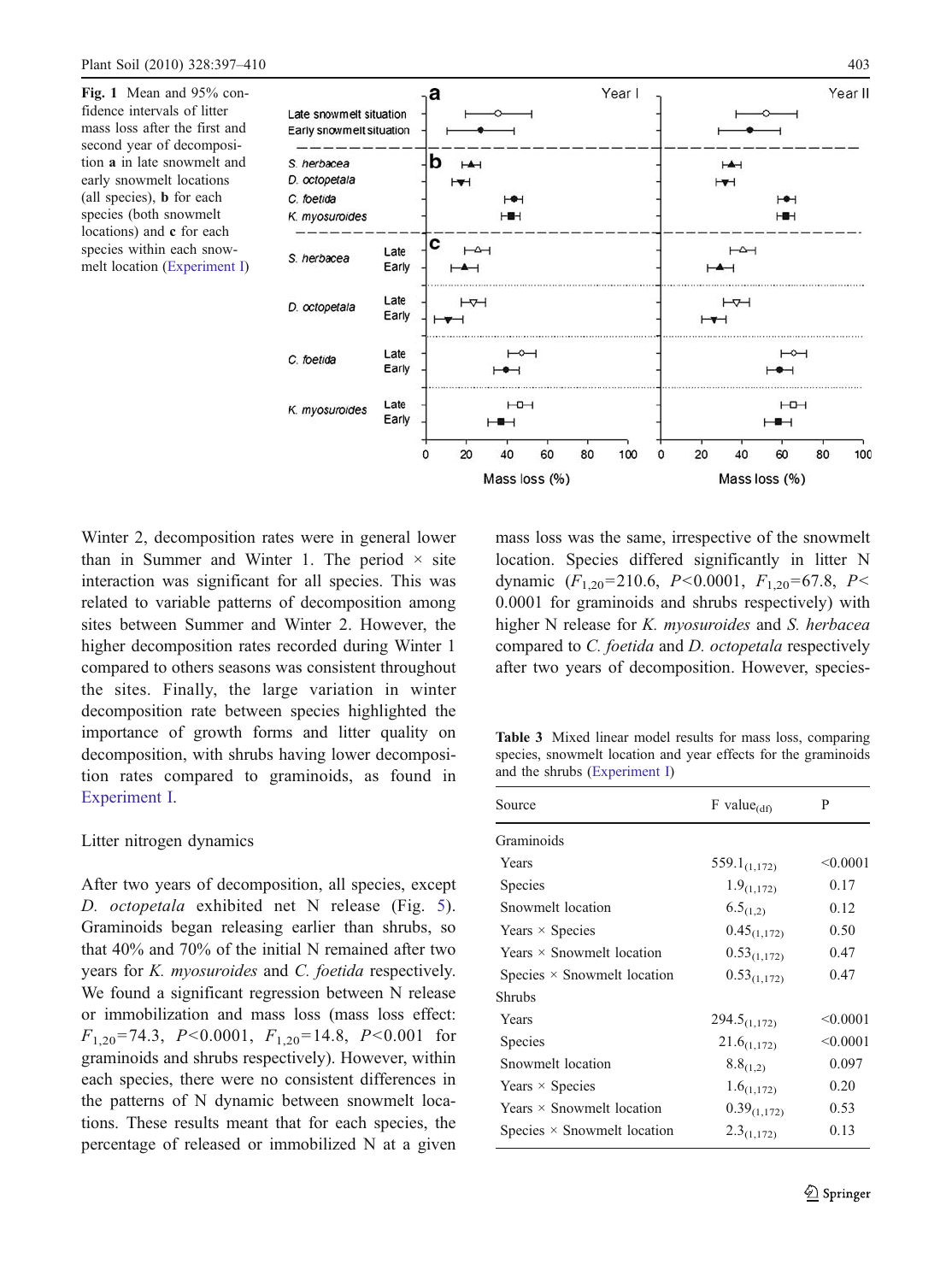<span id="page-7-0"></span>

Fig. 2 Mass loss difference (%): late snowmelt locations minus early snowmelt locations mass loss for each species, each site (A, B and C) for a year I and b year II ([Experiment I\)](#page-2-0)

induced changes of N dynamic pattern were only detected in the case of the graminoids (mass loss  $\times$ species effect :  $F_{1,20} = 9.3$ ,  $P = 0.006$ ,  $P > 0.58$  for graminoids and shrubs respectively). On a seasonal basis, all species except S. herbacea exhibited patterns of N release (Fig. [6,](#page-10-0) Table [5](#page-11-0)). In early snowmelt locations, *D. octopetala* and *K. myosur*oides experienced N release during the first winter followed by a weak N re-immobilization during Summer and Winter 2.

# **Discussion**

Only a few studies have addressed the relative importance of species vs. climatic effects on decomposition in alpine or arctic tundra. Hobbie ([1996\)](#page-12-0) compared the effects of increased temperature and litter from different Alaskan tundra on carbon and nitrogen mineralization in microcosms. These authors also tried to disentangle the influence of plant community composition from that of the soil environment at a moist acidic and a moist non-acidic site (Hobbie and Gough [2004](#page-12-0)). In alpine environments, Bryant et al. ([1998\)](#page-12-0) considered that the variation in decomposition rates along a snowmelt gradient was a function of temperature and moisture. However snow was not assessed as a potential determinant of litter decomposition. O'Lear and Seastedt [\(1994](#page-13-0)) reported higher decomposition in a late compared to an early snowmelt location, but this study examined the litter decomposition of a single species, Acomastylis rossi. Thus, despite numerous studies in snow-covered ecosystem highlighting the major role played by snow in nutrient cycling (Campbell et al. [2005\)](#page-12-0), our study addresses for the first time the direct and indirect effects of snow on litter decomposition in alpine tundra.

Direct controls over decomposition

All the species studied here experienced lower litter decomposition rates in early snowmelt com-



Fig. 3 One year mass loss by species in relation to mean wintertime soil temperature for graminoids (a) and shrubs (b) ([Experiment I](#page-2-0)). Each point corresponds to first year mass loss in each snowmelt location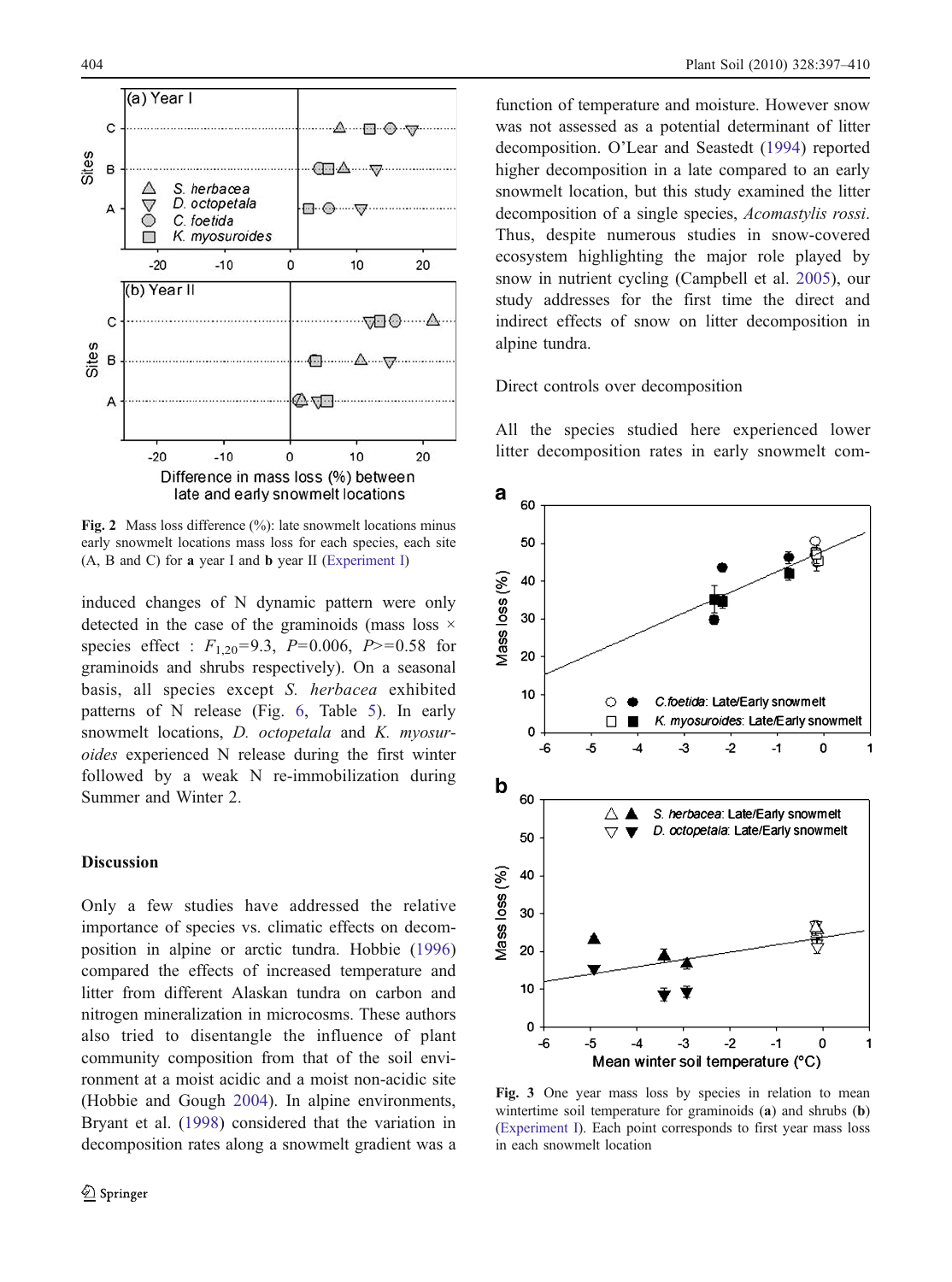<span id="page-8-0"></span>

Fig. 4 Decomposition rates by species for each period (mg/d) ([Experiment II\)](#page-3-0). Circle graphs depict mass loss (in % of total mass loss from fall 2005 to spring 2007) and correspond to each period within species. See Table [4](#page-9-0) and text for statistical analysis

pared to late snowmelt locations. During summer, soil temperature and soil moisture were similar in late snowmelt and early snowmelt locations, which is contrary to previous studies of mesotopographical gradients (Bryant et al. [1998;](#page-12-0) Fisk et al. [1998](#page-12-0); O'Lear and Seastedt [1994\)](#page-13-0). Thus, summertime conditions cannot explain the effect of snowmelt location on yearly mass loss. In contrast, the positive relationship between mass loss and mean winter soil temperature clearly shows that snowmelt location effects are related to soil temperature and therefore to snow depth during winter. In late snowmelt locations, deep snow cover, which acts as an insulating layer, maintains soil temperature at 0°C, whereas the shallow and variable snow cover of early snowmelt locations leads to very low soil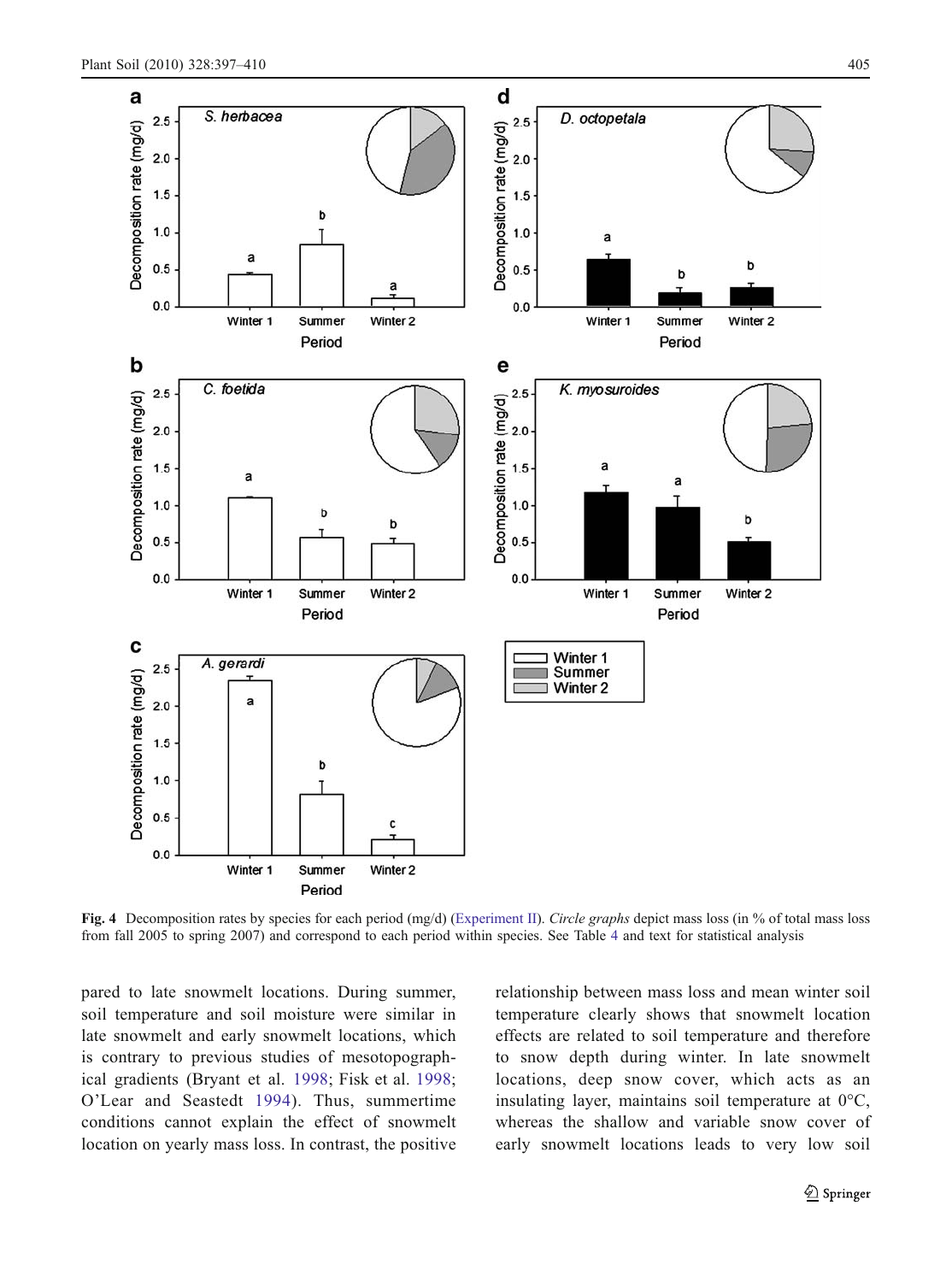<span id="page-9-0"></span>Table 4 Two-way ANOVA results for decomposition rates comparing period (seasons) and site effects ([Experiment II\)](#page-3-0)

| Source                 | $F$ value $_{(df)}$ | P       |
|------------------------|---------------------|---------|
| C. foetida             |                     |         |
| Periods                | 39.6 $(2, 36)$      | < 0.001 |
| <b>Sites</b>           | $0.95$ (2, 36)      | 0.40    |
| Periods $\times$ Sites | $10.9$ (4, 36)      | < 0.001 |
| K. myosuroides         |                     |         |
| Periods                | 11.2 $(2, 36)$      | < 0.001 |
| <b>Sites</b>           | $0.59$ (2, 36)      | 0.56    |
| Periods $\times$ Sites | $3.5$ (4, 36)       | 0.01    |
| A. gerardi             |                     |         |
| Periods                | 154.4 $(2, 36)$     | < 0.001 |
| <b>Sites</b>           | 1.4 $(2, 36)$       | 0.25    |
| Periods $\times$ Sites | $6.2$ (4, 36)       | < 0.001 |
| S. herbacea            |                     |         |
| Periods                | 13.7 $(2, 36)$      | < 0.001 |
| <b>Sites</b>           | $5.3$ (2, 36)       | 0.01    |
| Periods $\times$ Sites | 4.8 $(4, 36)$       | 0.003   |
| D. octopetala          |                     |         |
| Periods                | 18.3 $(2, 36)$      | < 0.001 |
| <b>Sites</b>           | $0.42$ (2, 36)      | 0.66    |
| Periods $\times$ Sites | 4.9 $(4, 36)$       | 0.003   |

temperatures during winter and tends to limit microbial activity. Snow cover, through soil temperature, may therefore impact decomposition in a significant way particularly during winter.

Results from Experiment II confirmed these findings. On average, 50 to 80% of the two-year mass losses occurred during the winter following litter fall. Previous studies had also demonstrated that significant litter mass loss occurred during winter (Bleak [1970;](#page-12-0) Hobbie and Chapin [1996](#page-12-0); O'Lear and Seastedt [1994](#page-13-0); Uchida et al. [2005](#page-13-0)). The observed mass loss during winter is consistent with reports of surprisingly high soil respiration under snowpack (Brooks et al. [2004;](#page-12-0) Brooks et al. [1997](#page-12-0); Fahnestock et al. [1999](#page-12-0); Oechel et al. [1997;](#page-13-0) Welker et al. [2000](#page-13-0); Zimov et al. [1999](#page-13-0)) and large microbial biomass (Lipson et al. [1999](#page-12-0); Schmidt and Lipson [2004](#page-13-0)) suggesting that cold-adapted microorganisms play an active role in litter degradation under the snow. The only exception to this timing was found for S. herbacea which exhibited higher litter decomposition during summer. These results may be explained by the high concentration of polyphenols observed generally in Salix sp. leaves (Nyman and Julkunen Tiitto [2005](#page-13-0)). Enzymatic degradation of these recalcitrant compounds is hindered by very high activation energy and low temperatures may restrict their catabolisation (Bosatta and Agren [1999;](#page-12-0) but see Schmidt and Lipson [2004](#page-13-0)).

Although microbial activity seems to be the most important process for winter decomposition, we cannot exclude the possibility that physical processes, such as fragmentation, may affect mass loss (Hobbie and Chapin [1996\)](#page-12-0). However, the freeze thaw cycles which can contribute to litter fragmentation are less frequent in late snowmelt locations, so one could reasonably expect a lower litter mass loss in these areas, which is in contradiction to what was observed in this study. We thus conclude that microbial activity largely predominates



Fig. 5 Litter N content (proportion of initial N) by species in relation to mass loss for graminoids (a) and shrubs (b) ([Experiment I](#page-2-0))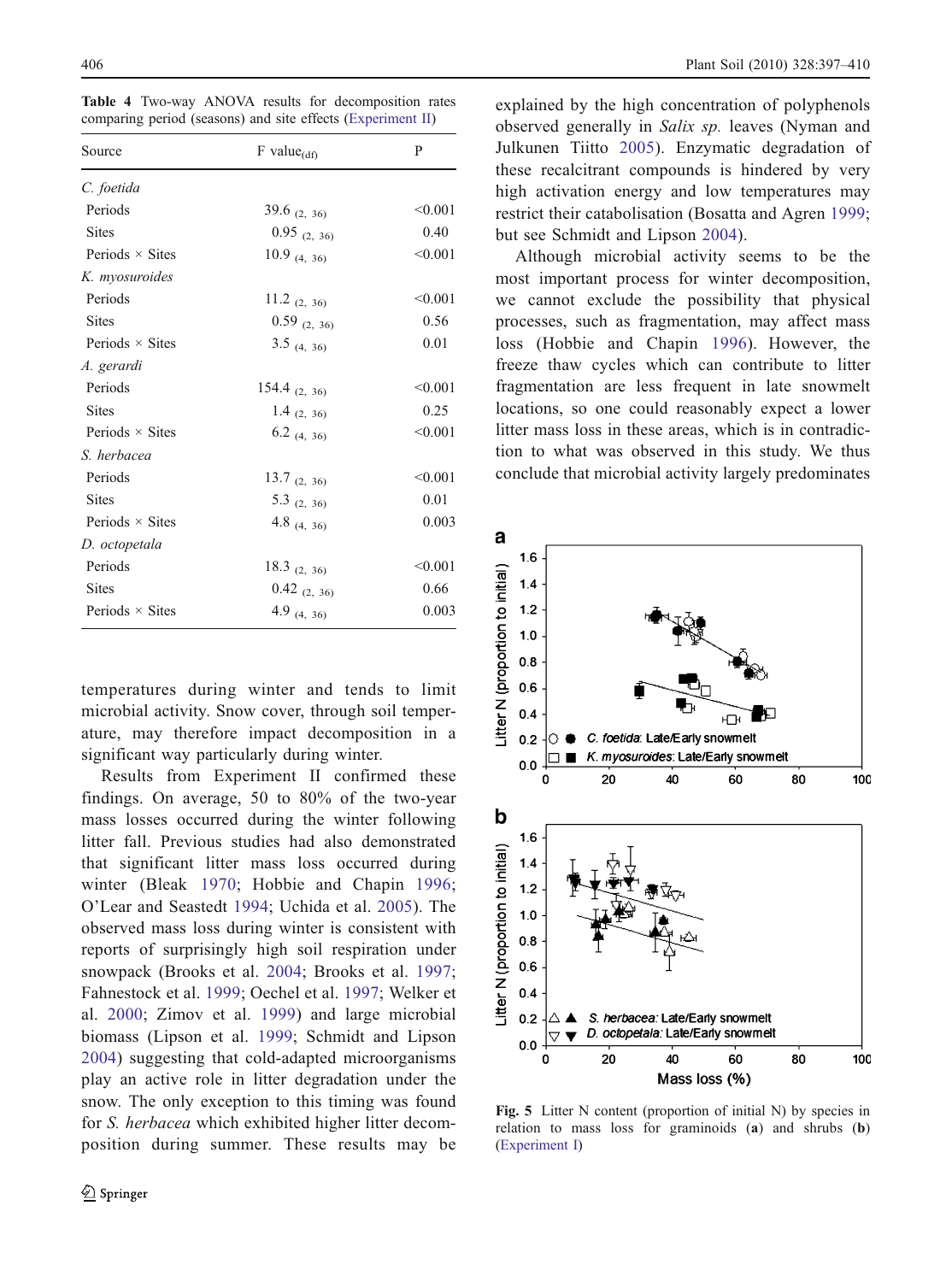<span id="page-10-0"></span>

Fig. 6 Litter N content (proportion of initial N) by species for each period ([Experiment II](#page-3-0))

over physical fragmentation to explain higher mass loss during winter.

Indirect controls over litter decomposition

Besides a consistent effect of snowmelt location, the main determinant of litter decomposition remained species identity ([Experiment I\)](#page-2-0). Correspondingly, strong interspecific variability in winter decomposition rate suggests that the nature of available substrates exerts an important control over microbial activity ([Experiment II\)](#page-3-0): A. gerardi exhibited the highest decomposition rate during Winter 1 followed by C. foetida and K. myosuroides then D. octopetala and S. herbacea.

Similarly, Nadelhoffer et al. ([1991\)](#page-12-0) showed that C mineralization was more strongly related to organic matter quality than to temperature in arctic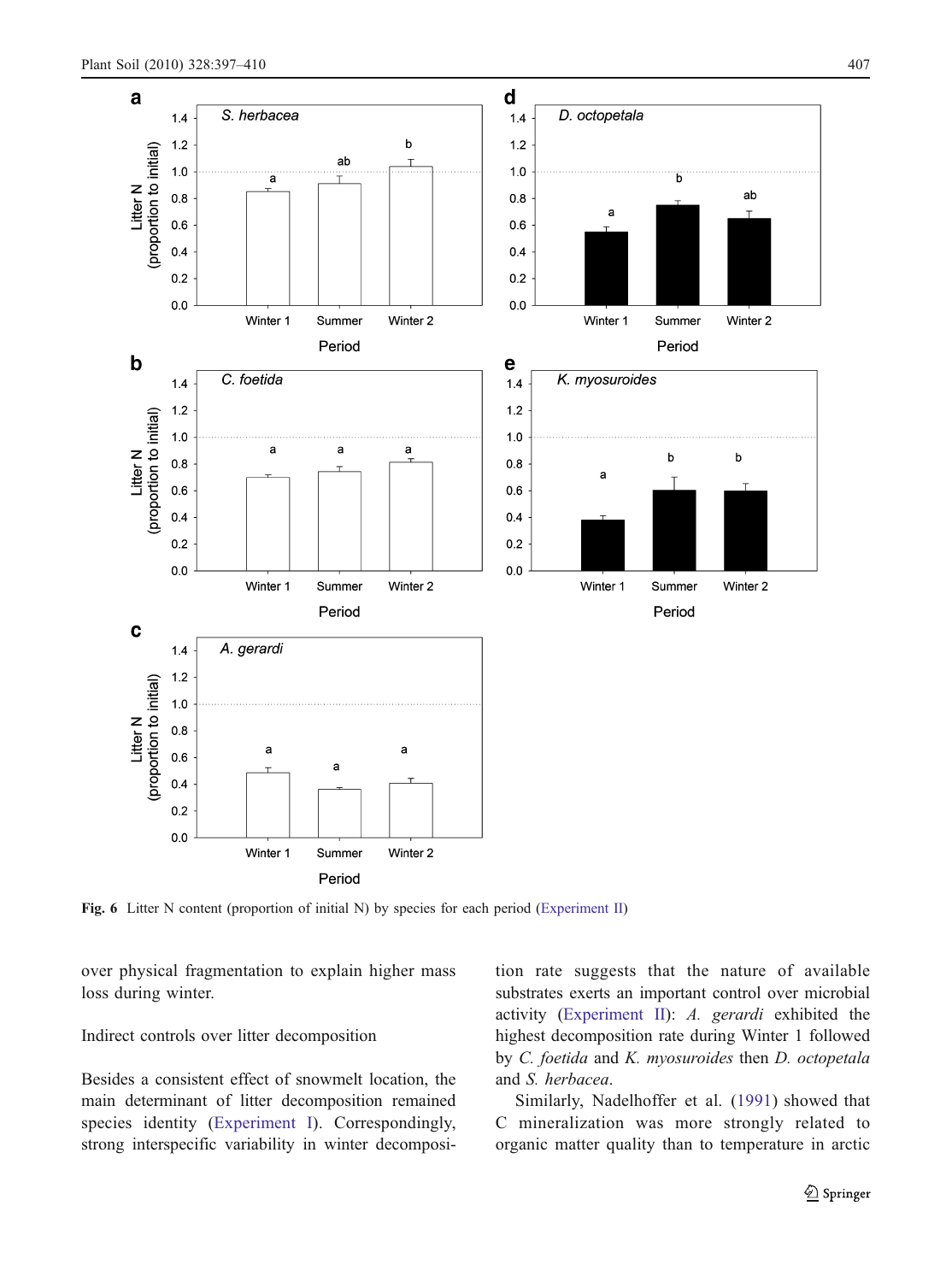<span id="page-11-0"></span>Table 5 Two-way ANOVA results for litter N (proportion of initial N) comparing period and site effects [\(Experiment II\)](#page-3-0)

| Source                 | $F$ value $_{(df)}$    | P       |
|------------------------|------------------------|---------|
| C. foetida             |                        |         |
| Periods                | $2.8_{(2,17)}$         | 0.08    |
| <b>Sites</b>           | $0.31_{(2,17)}$        | 0.73    |
| Periods $\times$ Sites | $0.37_{(4, 17)}$       | 0.82    |
| K. myosuroides         |                        |         |
| Periods                | $11.0_{(2, 18)}$       | < 0.001 |
| <b>Sites</b>           | $7.0_{(2, 18)}$        | 0.005   |
| Periods $\times$ Sites | $1.0_{(4, 18)}$        | 0.42    |
| A. gerardi             |                        |         |
| Periods                | $2.1_{(2, 16)}$        | 0.15    |
| <b>Sites</b>           | $2.2_{(2, 16)}$        | 0.14    |
| Periods $\times$ Sites | $1.3_{(4, 16)}$        | 0.31    |
| S. herbacea            |                        |         |
| Periods                | 6.3 <sub>(2, 18)</sub> | 0.008   |
| <b>Sites</b>           | $3.0_{(2, 18)}$        | 0.07    |
| Periods $\times$ Sites | $0.83_{(4, 18)}$       | 0.52    |
| D. octopetala          |                        |         |
| Periods                | $9.2_{(2, 17)}$        | 0.002   |
| <b>Sites</b>           | $2.9_{(2, 17)}$        | 0.07    |
| Periods $\times$ Sites | $0.65_{(4, 17)}$       | 0.63    |

tundra. However, the reciprocal transplant litter experiment underlined that, despite distinct dominant functional traits along the snowmelt gradient (Baptist and Choler [2008;](#page-12-0) Choler [2005](#page-12-0)), species effect was mainly determined by lignin rather than by leaf nitrogen concentration (Table [1\)](#page-3-0). Hence, interspecific variations in litter decomposition largely mirrored growth form diversity in alpine tundra, underlying the importance of lignin in decomposition process (Cornelissen [1996](#page-12-0); Meentemeyer [1978](#page-12-0); Melillo et al. [1982](#page-12-0)). These results are in agreement with previous studies, which showed that shrubs generally had lower decomposition rates compared to sedges in arctic and sub-arctic ecosystems (Cornelissen et al. [2007](#page-12-0); Hobbie [1996\)](#page-12-0).

# Implications for N cycling

No significant effect of snowmelt location on N immobilization was detected. Earlier N release from the late snowmelt locations was primarily the result of faster decomposition, whereas the inconsistent snowpack in early snowmelt locations may delay the final stage of N mineralization, limiting inorganic N availability in the ecosystem. However, this phenomenon may also contribute to limit N loss during snowmelt as a result of steep slopes between early and late snowmelt locations and thus promote N retention in the ecosystem, even in an organic form (Steltzer and Bowman [2005](#page-13-0)). Litter quality, especially initial N concentration, is a main driver of N release or immobilization (Parton et al. [2007](#page-13-0)). However, no significant relationship could be drawn between initial litter N concentration and N dynamic after one year of decomposition ([Experiment I](#page-2-0)). Despite low litter N concentration (Table [2](#page-5-0)), D. octopetala exhibited important net N immobilization, whereas K. myosuroides had the greatest net N release. Different patterns of N dynamic depend on interspecific differences in nutrient concentration as well as on resorption and leaching from dead leaves. As a result, they are more likely to be idiosyncratic effects that are difficult to predict.

# Conclusion

Our experiment highlight that winter deep snowpack creates an abiotic environment that is more stable and favourable for litter decomposition. However, the results also showed that growth form was a more important driver of decomposition than snowpack depth. Thus, changes in litter quality resulting from community-level shifts in dominant growth forms will likely have a stronger impact on litter decomposition in alpine tundra than the direct effect of changing snow regimes. A recent study suggested that experimental warming affected only sligthly alpine plant community composition (Wilson and Nilsson [2009\)](#page-13-0). However associated to changes in snow cover duration and depth, the effects of global climate change on vegetation may be especially pronounced in alpine meadows (Theurillat and Guisan [2001](#page-13-0)). In this context, this study indicates that a shift in growth form composition, as observed in arctic ecosystem (Sturm et al. [2001](#page-13-0); Walker et al. [2006\)](#page-13-0), might have significant effects on biogeochemical cycling in alpine ecosystems.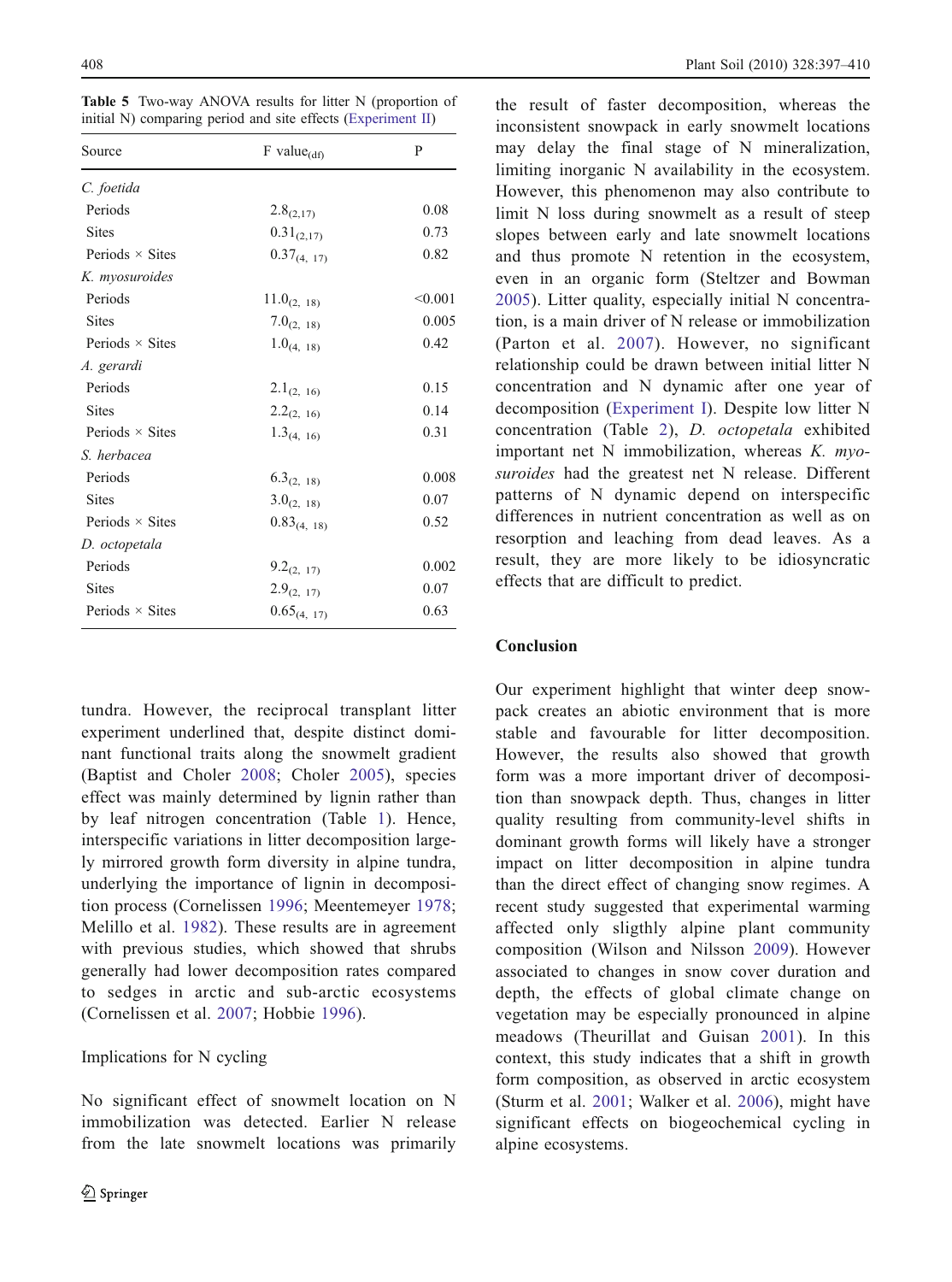<span id="page-12-0"></span>Acknowledgements We are grateful to Serge Aubert and to Céline Flahaut, Geneviève Girard, Cécile Bayle, Marie-Pascale Colace and Mathieu Chausson for their help in the field and in the laboratory. We gratefully thank Natalia Pérez Harguindeguy, Fabien Quétier, Matthew Robson, Mason Campbell and two anonymous reviewers for their helpful comments on an earlier version of this manuscript. Logistical support was provided by the Station Alpine Joseph Fourier, the alpine field station of the University Joseph Fourier. The work was funded by the ANR-06-BLAN-0301 "Microalpes" project.

# References

- Baptist F, Choler P (2008) A simulation on the importance of growing season length and canopy functional properties on the seasonal Gross Primary Production of temperate alpine meadows. Ann Bot 101:549–559
- Beniston M (2005) Mountain climates and climatic change: an overview of processes focusing on the European Alps. Pure Appl Geophys 162:1587–1606
- Bleak AT (1970) Disappearance of plant material under winter snow cover. Ecology 51:915–917
- Bosatta E, Agren GI (1999) Soil organic matter quality interpreted thermodynamically. Soil Biol Biochem 31:1889–1891
- Brooks PD, McKnight D, Elder K (2004) Carbon limitation of soil respiration under winter snowpacks: potential feedbacks between growing season and winter carbon fluxes. Global Change Biol 11:231–238
- Brooks PD, Schmidt SK, Williams MW (1997) Winter production of  $CO<sub>2</sub>$  and  $_{N2O}$  from alpine tundra: environmental controls and relationship to inter-system C and N fluxes. Oecologia 110:403–413
- Bryant DM, Holland EA, Seastedt TR, Walker MD (1998) Analysis of litter decomposition in an alpine tundra. Can J Bot 76:1295–1304
- Campbell JL, Mitchell MJ, Groffman PM, Christenson LM et al (2005) Winter in northeastern North America: a critical period for ecological processes. Front In Ecol Environ 3:314–322
- Chimner RA, Welker JM (2005) Ecosystem respiration responses to experimental manipulations of winter and summer precipitation in a Mixedgrass Prairie, WY, USA. Biogeochemistry 73:257–270
- Choler P (2005) Consistent shifts in alpine plant traits along a mesotopographical gradient. Arct Antarct Alp Res 37:444–453
- Cornelissen JHC (1996) An experimental comparison of leaf decomposition rates in a wide range of temperate plant species and types. J Ecol 84:573–582
- Cornelissen JHC, Perez Harguindeguy N, Diaz S, Grime JP et al (1999) Leaf structure and defence control litter decomposition rate across species and life forms in regional floras on two continents. New Phytol 143:191–200
- Cornelissen JHC, Lavorel S, Garnier E, Diaz S et al (2003) A handbook of protocols for standardised and easy measurement of plant functional traits worldwide. Aust J Bot 51:335–380
- Cornelissen JHC, van Bodegom PM, Aerts R, Callaghan TV et al (2007) Global negative vegetation feedback to climate warming responses of leaf litter decomposition rates in cold biomes. Ecol Lett 10:619–627
- Duchaufour P, Gilot J-C (1966) Etude d'une chaîne de sols de l'étage alpin (col du Galibier) et ses relations avec la végétation. Oecol Plant 1:253–274
- Edwards AC, Scalenghe R, Freppaz M (2007) Changes in the seasonal snow cover of alpine regions and its effect on soil processes: a review. Quaternary Int 172:162–163
- Ellis GH, Matrone G, Maynard LA (1946) A 72-percent  $H_2SO_4$ method for the determination of lignin and its use in animal nutrition studies. J Anim Sci 5:285–297
- Fahnestock JT, Jones MH, Welker JM (1999) Wintertime CO<sub>2</sub> efflux from arctic soils: implications for annual carbon budgets. Global Biogeochem Cy 13:775–779
- Fisk MC, Schmidt SK, Seastedt TR (1998) Topographic patterns of above- and belowground production and nitrogen cycling in Alpine tundra. Ecology 79:2253–2266
- Groffman PM, Driscoll CT, Fahey TJ, Hardy JP et al (2001) Effects of mild winter freezing on soil nitrogen and carbon dynamics in a northern hardwood forest. Biogeochemistry 56:191–213
- Hobbie SE (1996) Temperature and plant species control over litter decomposition in Alaskan tundra. Ecol Monogr 66:269–279
- Hobbie SE, Chapin FS (1996) Winter regulation of tundra litter carbon and nitrogen dynamics. Biogeochemistry 35:327– 338
- Hobbie SE, Gough L (2004) Litter decomposition in moist acidic and non-acidic tundra with different glacial histories. Oecologia 140:113–124
- Kazakou E, Vile D, Shipley B, Gallet C et al (2006) Covariations in litter decomposition, leaf traits and plant growth in species from a Mediterranean old-field succession. Funct Ecol 20:21–30
- Körner C (1999) Alpine plant life. Springer Verlag, Berlin, 338 p
- Kudo G (1996) Intraspecific variation of leaf traits in several deciduous species in relation to lenght of growing season. Ecoscience 3:483–489
- Kudo G, Ito K (1992) Plant distribution in relation to the lenght of the growing season in a snow-bed in the Taisetsu mountains, northern Japan. Vegetatio 98:319–328
- Kudo G, Molau U, Wada N (2001) Leaf-trait variation of tundra plants along a climatic gradient: an integration of responses in evergreen and deciduous species. Arct Antarct Alp Res 33:181–190
- Kueppers LM, Harte J (2005) Subalpine forest carbon cycling: short- and long-term influence of climate and species. Ecol Appl 15:1984–1999
- Lipson DA, Schmidt SK, Monson RK (1999) Links between microbial population dynamics and nitrogen availability in an alpine ecosystem. Ecology 80:1623–1631
- Meentemeyer V (1978) Macroclimate and lignin control over litter decomposition rates. Ecology 59:465–472
- Melillo J, Aber J, Muratore J (1982) Nitrogen and lignin control of hardwood leaf litter decomposition dynamics. Ecology 63:571–584
- Monson RK, Lipson DL, Burns SP, Turnipseed AA et al (2006) Winter forest soil respiration controlled by climate and microbial community composition. Nature 439:711–714
- Nadelhoffer KJ, Giblin AE, Shaver GR, Laundre JA (1991) Effects of temperature and substrate quality on element mineralization in six arctic soils. Ecology 72:75–86